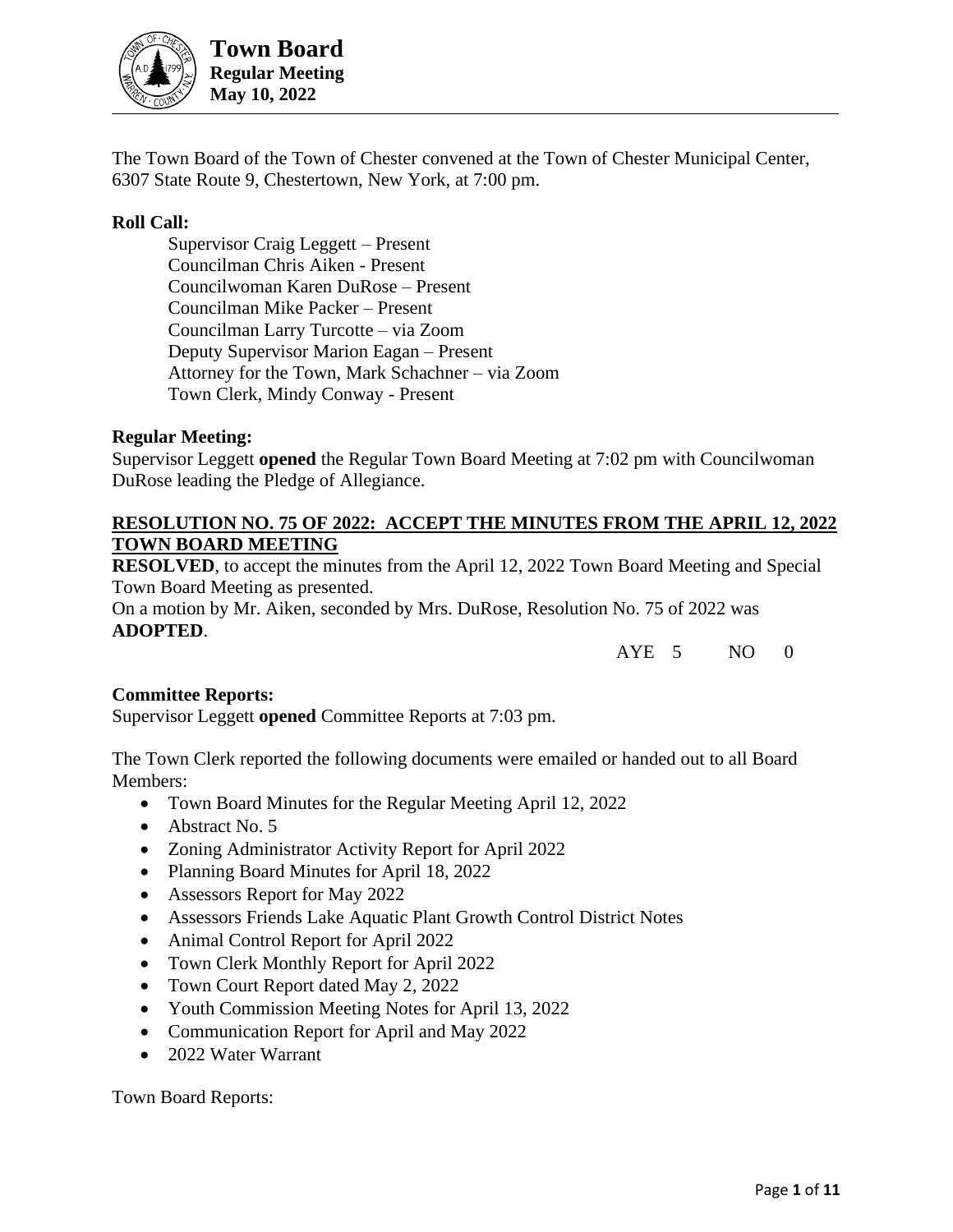Mr. Aiken reported that he has several conversations about the short-term rental proposal that is going around, as well as sit down meetings, the Pottersville Cemetery is back up with its renovation project, couple meetings to consider ARPA funds with Supervisor Leggett, attended a Youth Commission meeting and 154 signed up for Little League and the banners have been a great fundraiser.

Mr. Packer met with the guy from Simmons Elevator for a price for installing a lift instead of putting work into the ramps, but he thinks it may be cheaper to fix the ramps.

Mrs. DuRose attended the grand opening the Town of Chester Dog Park, which was well attended, emailed the CPA's firm, met with Amy at the Food Pantry, which is very well stocked; however, she is very concerned about a power outage, attended a Library meeting where they discussed constructing a lean-to in the children's section, and had many phone calls about the speed limit signs, the Pottersville fountain and the short-term rental law.

Mr. Turcotte had nothing drastic to report.

Supervisor Leggett reported the following:

- Submitted the first ARPA funds report
- The Dog Park has been a big success
- Attended a safety training course put on by Warren County
- Approval from DOH for the Pottersville wellhouse so we can move ahead
- We have had interest in expanding pickleball
- Climate Smart Communities Grant is open
- United Way is seeking volunteers for "518 day" on May 18<sup>th</sup>
- Discussions with Mr. Packer about a generator and new roof
- County has paved Church St and is now on to Atateka Drive

Diane Smith reported that there was 27 calls for Chestertown and 3 calls for Horicon, the second payroll protection plan was converted into a grant, and they are still looking into financing for a new ambulance. Mr. Packer asked about how gas prices were affecting them. Diane said she would follow up next month. Supervisor Leggett commented that Warrensburg is trying to get an EMS District together by August.

Supervisor Leggett **closed** Committee reports at 7:22 pm.

#### **Privilege of the Floor:**

Supervisor Leggett **opened** Privilege of the Floor at 7:22 pm by introducing Ben Driscoll.

Mr. Driscoll thanked the Board for the invitation to come and speak, 2019 was the last time he visited all the towns and the City of Glens Falls. He is employed by Catholic Charities of Saratoga, Warren, and Washington Counties and are located on Broad Street in Glens Falls and the main office is located in Saratoga Springs and funded through an agency called "The Hunger Solution of New York," which is a statewide agency funded by Social Services. His job is to go out into the community to visit food pantries and assist in registering people for the SNAP program. Everyone pays into this program through their paycheck.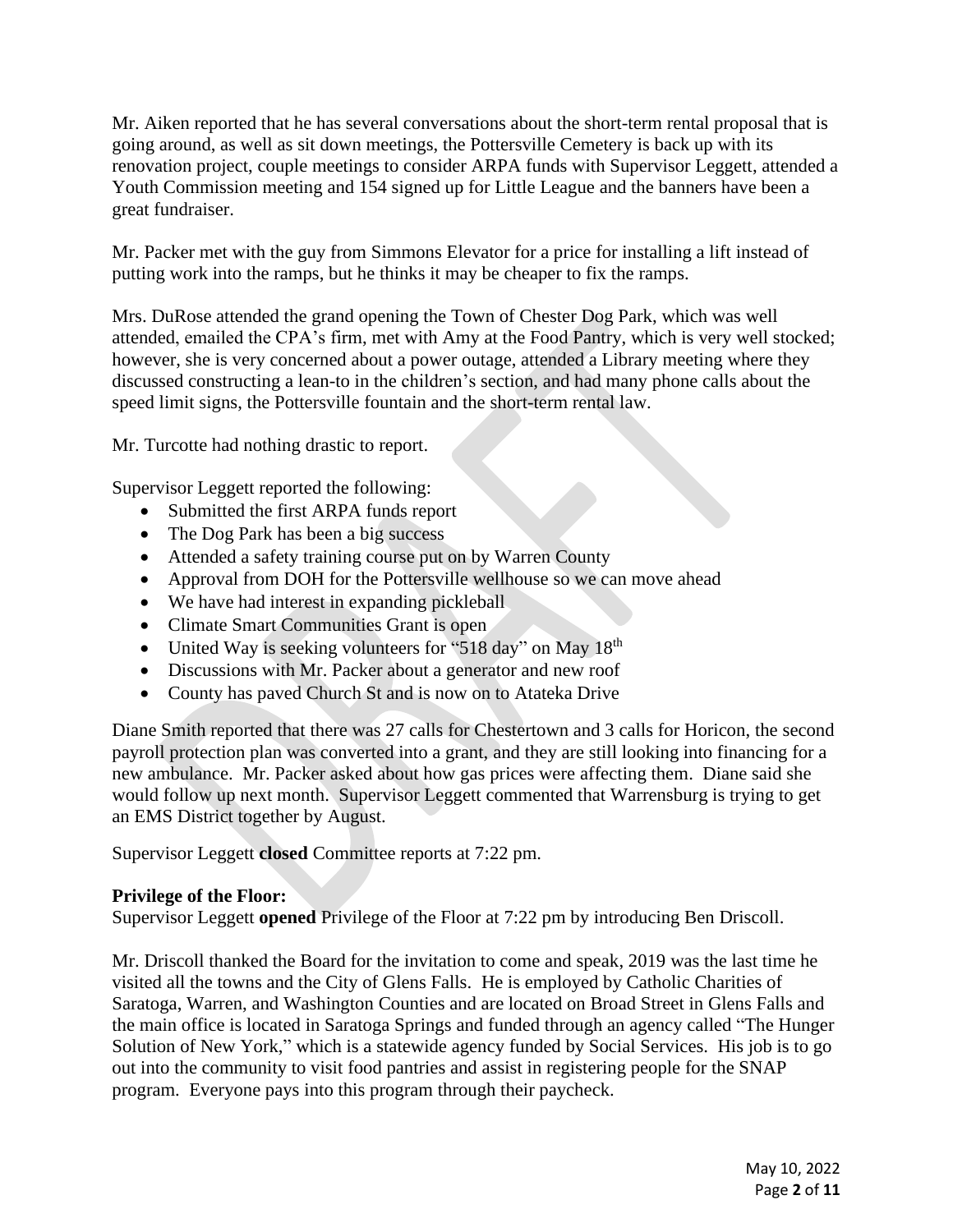Mr. Driscoll asked the Board to share the information with individual that they know.

Mr. Driscoll also serves on the Warren County Board of Supervisors which afford him the opportunity to get to know elected officials from around the County better and to share information better.

Supervisor Leggett asked if SNAP was available at Farmers Markets. Mr. Driscoll commented that the Glens Falls Market does accept food stamps.

Mr. Driscoll thanked the Board for their time.

Supervisor Leggett **closed** Privilege of the Floor at 7:40 pm.

#### **New Business:**

Supervisor Leggett **opened** New Business at 7:40 pm.

# **RESOLUTION NO. 76 OF 2022: ADOPT FINAL ORDER FOR CREATION OF FRIENDS LAKE AQUATIC PLANT CONTROL DISTRICT (FLAPCD)**

**WHEREAS**, the Chester Town Board (the "Board") considered forming the Friends Lake Aquatic Plant Growth Control District (the "District") in accordance with New York Town Law Article 12-A for the purpose of controlling milfoil and other non-native, invasive aquatic plant species in Friends Lake, and

**WHEREAS**, a Map, Plan and Report (the "Map, Plan and Report") concerning the proposed District was prepared by the Town and filed in the Chester Town Clerk's Office and made available for public inspection, and

**WHEREAS**, the Map, Plan and Report describes (a) the boundaries of the proposed District, (b) the proposed aquatic plant control plan and method of operation, (c) the maximum amount proposed to be expended for the plan, (d) the cost of the proposed District to the typical property and, if different, the typical one or two family home, and (e) the proposed method of financing to be employed, if any, and

**WHEREAS**, the estimated annual cost to the "typical property" was filed with the Town Clerk as a part of the Map, Plan and Report, and

WHEREAS, on February 8<sup>th</sup>, 2022 subsequent to the filing of the Map, Plan and Report with the Town Clerk, the Town Board adopted an Order (the "Public Hearing Order") reciting (a) the boundaries of the proposed District; (b) the proposed services and the proposed method of operation; (c) the maximum amount proposed to be expended for the services; (d) the cost of the District to the typical property and the typical one or two family home (if not the typical property); (e) that no capital improvements are anticipated for the District and, therefore, no financing will be employed; (f) the fact that a Map, Plan and Report describing the proposed District and services is on file in the Town Clerk's Office; and (g) the time and place of a public hearing on the proposed District, and

**WHEREAS**, copies of the Public Hearing Order were duly published and posted and were filed with the Office of the State Comptroller, all as required by law, and

**WHEREAS**, prior to publication of the Public Hearing Order, a detailed explanation of how the estimated cost of the District to the typical property and typical one or two family home (if not the typical property) were computed was filed with the Town Clerk for public inspection, and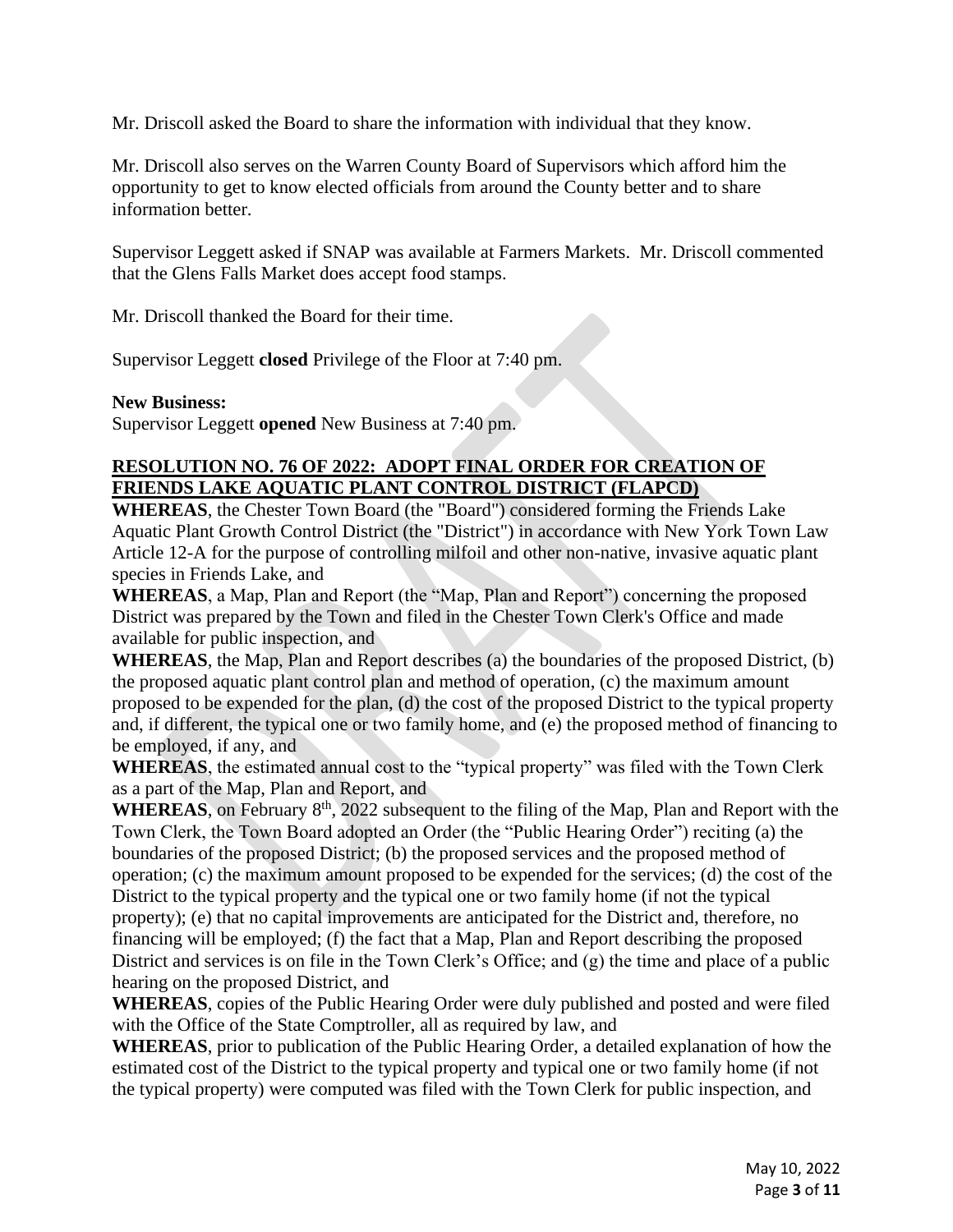**WHEREAS**, a public hearing on the proposed District was duly held on March  $8<sup>th</sup>$ , 2022 and the Town Board has considered the evidence given thereat together with other information, and **WHEREAS**, establishment of the proposed District was determined to be an Unlisted Action under the State Environmental Quality Review Act (SEQRA), a SEQRA Short Environmental Assessment Form (EAF) was prepared for the proposed District, the Town Board determined to conduct uncoordinated SEQRA review and determined that establishment of the District and providing of the services described in the Map, Plan and Report will not have a significant adverse impact on the environment and authorized the filing of the completed EAF as a SEQRA Negative Declaration - Notice of Determination of Non-Significance with respect to the action, and

WHEREAS, on March 8<sup>th</sup>, 2022 the Town Board adopted a Resolution (the "Approval" Resolution") (1) determining that (a) the Notice of Public Hearing was published and posted as required by law and is otherwise sufficient; (b) all of the property and property owners within the District are benefited thereby; (c) all of the property and property owners benefited are included within the limits of the District; (d) it is in the public interest to establish the District as described in the Map, Plan and Report and (2) approving the establishment of the District and the providing of the services in accordance with the boundaries and descriptions set forth in the Map, Plan and Report, subject to the following: (a) the obtaining of any necessary permits or approvals from the New York State Department of Health and the New York State Department of Environmental Conservation; (b) the obtaining of any required approval(s) of the New York State Comptroller's Office; (c) permissive referendum in the manner provided in New York State Town Law Article 7; and (d) the adoption of a Final Order by the Chester Town Board, and

**WHEREAS**, the Town Clerk duly posted and published the notice required for resolutions subject to permissive referendum and no such petition was filed within 30 days after the date of the Approval Resolution, and the Town Clerk has caused a Certificate to that effect to be filed in the office of the County Clerk, and

**WHEREAS**, upon further review by the Assessor for the Town and the Warren County Real Property Tax Services there were noted a few minor inconsistencies between the Map, Plan and Report and the list of District properties and as a result the following corrections have been made: Removal of Tax Map parcel #103.-1-49, addition of Tax Map Parcel #120.3-1-1.32 to the list of properties (was on the Map), and addition of three (3) Tax Map Parcels to the Map (were on the List): 120.-1-10.111, 136.-1-19, 136.2-1-7, and

**WHEREAS**, the permission of the State Comptroller is not required in accordance with Town Law §209-f, and

**WHEREAS**, the Town Board wishes to adopt a Final Order creating the District, **NOW, THEREFORE, IT IS HEREBY**

**ORDERED**, that the Friends Lake Aquatic Plant Growth Control District is hereby authorized, approved and established and the services may be provided, all in accordance with the boundaries and descriptions set forth in the Map, Plan and Report, upon the required funds being made available or provided for, and

# **BE IT FURTHER**,

**ORDERED**, that the Town Clerk shall make arrangements to record a certified copy of this Order in the Warren County Clerk's Office and send a certified copy of this Order to the State Department of Audit and Control at Albany, New York, and the Town of Chester Assessor's Office within 10 days of the date of adoption of this Order.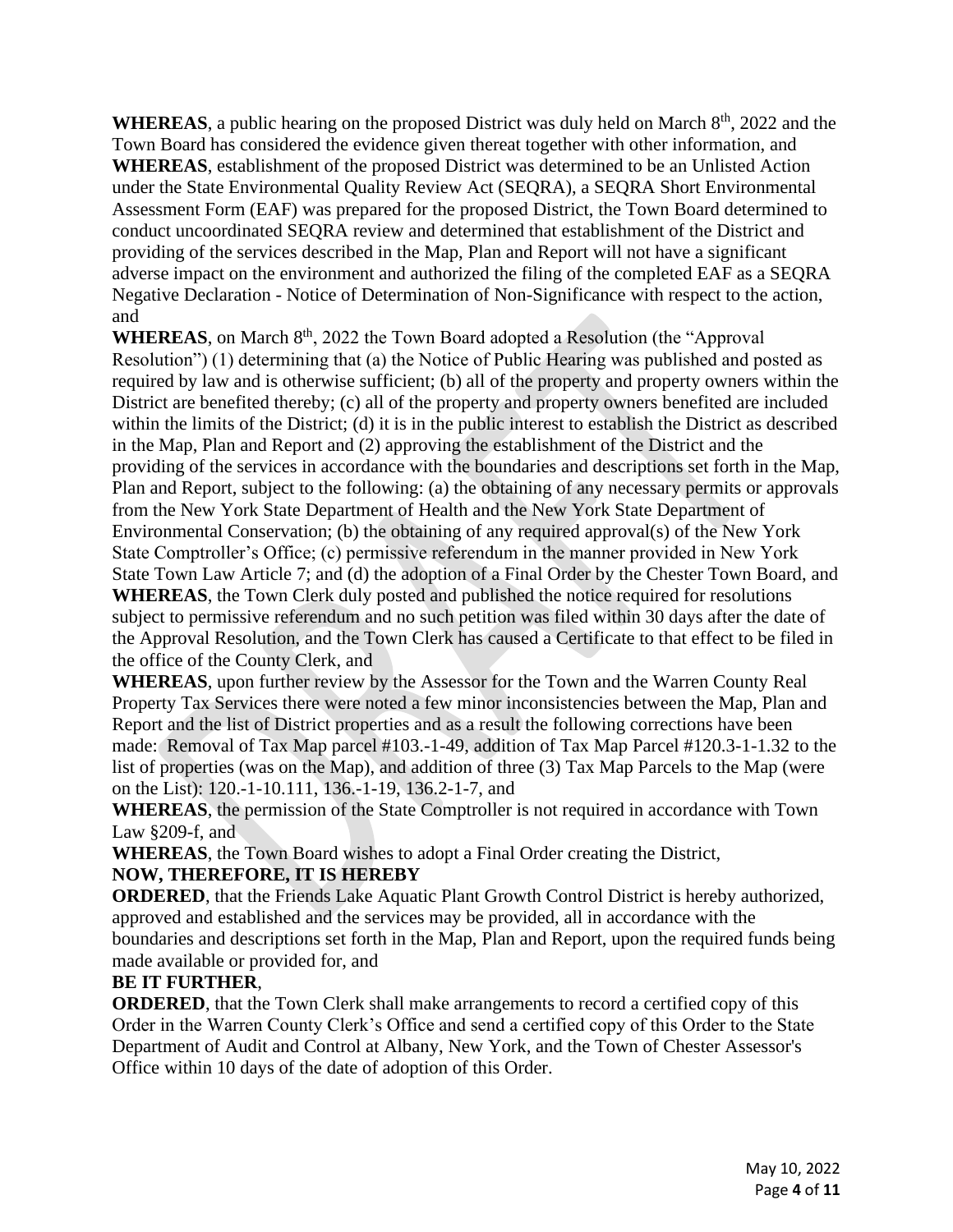On a motion by Mrs. DuRose, seconded by Mr. Packer, Resolution No. 76 of 2022 was **ADOPTED**.

| Councilman Turcotte       | <b>AYE</b> |
|---------------------------|------------|
| Councilwoman DuRose       | <b>AYE</b> |
| Councilman Packer         | <b>AYE</b> |
| Councilman Aiken          | <b>AYE</b> |
| <b>Supervisor Leggett</b> | <b>AYE</b> |

# **RESOLUTION NO. 77 OF 2022: AUTHORIZE CERTIFYING OFFICER FOR POTTERSVILLE CDBG GRANT #232CP 19-20 AND SEQR DETERMINATION FOR THE TOWN FUNDING AWARD FOR THE POTTERSVILLE WATER DISTRICT ENGINEERING STUDY**

**WHEREAS**, the Town received a funding award from the NYS Housing Trust Fund Corporation to conduct an engineering study for the Pottersville Water District, and **WHEREAS**, the Town Board has determined that the Funding Award for the identified engineering study to be a Type II action under the NYS Environmental Quality Review Act, **NOW THEREFORE BE IT**

**RESOLVED**, the Town authorizes Marion Eagan, Deputy Supervisor, as the Certifying Officer for the environmental review associated with this Funding Award, and

**BE IT FURTHER RESOLVED**, that these actions will be a part of the Town's community development file for the environmental review record and all required documents will be sent to the NYS Office of Community Renewal.

On a motion by Mr. Aiken, seconded by Mrs. DuRose, Resolution No. 77 of 2022 was **ADOPTED**.

AYE 5 NO 0

# **RESOLUTION NO. 78 OF 2022: APPROVE THE 2022 WATER WARRANT**

**WHEREAS**, the Town Clerk has prepared the 2022 Water Warrant for the Chestertown and Pottersville Water Districts, and

**WHEREAS**, the Chestertown Water District total warrant is \$70,087.27 and the Pottersville Water District total warrant is \$22,907.46,

**BE IT RESOLVED**, the Town Board approves the 2022 Water Warrant as presented by the Town Clerk so that the water bills may be sent out and revenues collected and set collection date from May 16 to June 30, 2022 with no penalty and a 5% penalty added for payments received from July  $1<sup>st</sup>$  to October  $15<sup>th</sup>$ .

On a motion by Mr. Packer, seconded by Mr. Aiken, Resolution No. 78 of 2022 was **ADOPTED**.

AYE 5 NO 0

#### **Water Rates:**

The Town Clerk asked to remove Word of Life, because the property was sold and will be in district apartments when they go online.

Mr. Aiken asked about the money that Word of Life donates every year. Supervisor Leggett said that it was a host fee and goes into the General Fund. Mr. Aiken suggested that that money go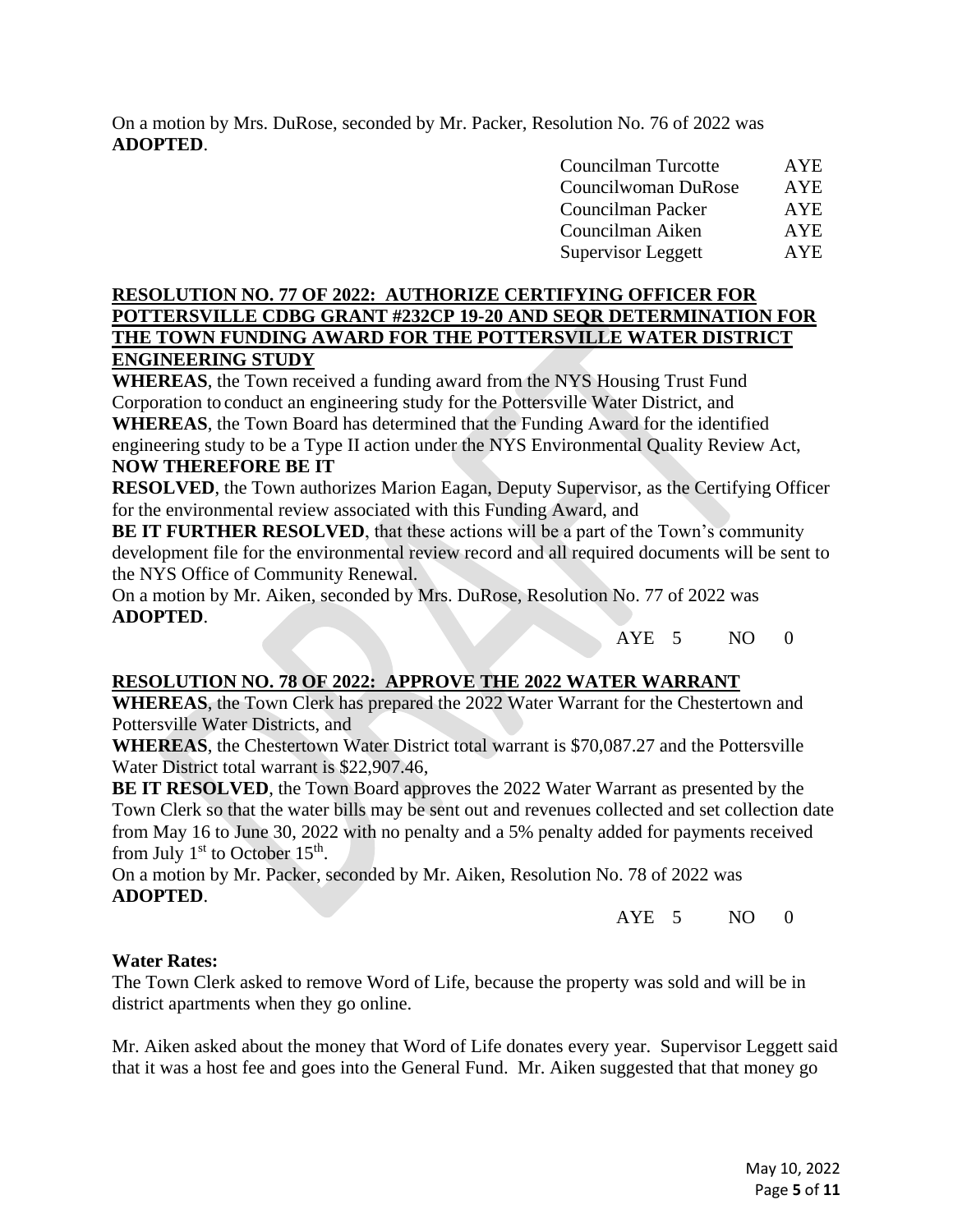towards the Pottersville Water District. Supervisor Leggett commented that the property is out of the Pottersville District.

Mr. Turcotte asked if he had heard from the engineer about whether or not we could support some of these things.

The Town Clerk asked if we could remove Glendale from Pottersville and also asked what the "unmetered special rate" referred to. The Board said to leave the "unmetered special rate" for this year.

# **RESOLUTION NO. 79 OF 2022: SET WATER RATES FOR 2022-2023**

**WHEREAS**, the Town Board set the water rates for the two water districts at the beginning of year of usage so that water customers have knowledge of the costs at the beginning of the billing cycle, which is May 1st through April 30th of each year,

**BE IT RESOLVED**, the Town Board sets the Water Rates for the Chestertown and Pottersville Water Districts for the period of May 1, 2022 through April 30, 2023 as described in the following chart:

| <b>Chestertown Water District</b>                |              |              |  |  |
|--------------------------------------------------|--------------|--------------|--|--|
| <b>Description</b>                               | 2021-2022    | 2022-2023    |  |  |
| <b>Base Rate: Metered Residential</b>            | \$178.00     | \$180.00     |  |  |
| <b>Base Rate: Metered Business</b>               | \$178.00     | \$180.00     |  |  |
| <b>Base Rate: Metered Outside of District</b>    | \$295.00     | \$299.00     |  |  |
| <b>Base Rate: Unmetered Inside District</b>      | \$285.00     | \$289.00     |  |  |
| Base Rate: Unmetered Outside of District         | \$490.00     | \$497.00     |  |  |
| Base Rate: NWCS for 30,000 gallons               | \$715.00     | \$725.00     |  |  |
| Flat Rate: Unmetered Special Annual Rate         | \$400.00     | \$406.00     |  |  |
| Rate per 1,000 gallons for Over 30,000 gallons   | \$5.00       | \$5.10       |  |  |
| <b>Swimming Pool Rate</b>                        | \$300.00     | \$305.00     |  |  |
| <b>Hydrant Rental</b>                            | \$675.00     | \$675.00     |  |  |
|                                                  |              |              |  |  |
| Turn On / Turn Off                               | \$20.00      | \$20.00      |  |  |
| <b>Connection Charge - Standard Install</b>      | \$1,200.00   | \$1,200.00   |  |  |
| <b>Replace Water Meter</b>                       | \$170.00     | \$170.00     |  |  |
| <b>Tax Rate</b>                                  | 0.536        | 0.534        |  |  |
| ,000 Property Value = tax of this amount >       | \$107.20     | \$106.80     |  |  |
| Base Rate Plus Property Tax: Total Cost/yr       | \$285.20     | \$286.80     |  |  |
| <b>Base Rate Gallons</b>                         | 30,000       | 30,000       |  |  |
| <b>Chestertown Water District Assessed Value</b> | \$37,317,034 | \$37,460,099 |  |  |
| Property Tax Value per year                      | \$20,002     | \$20,004     |  |  |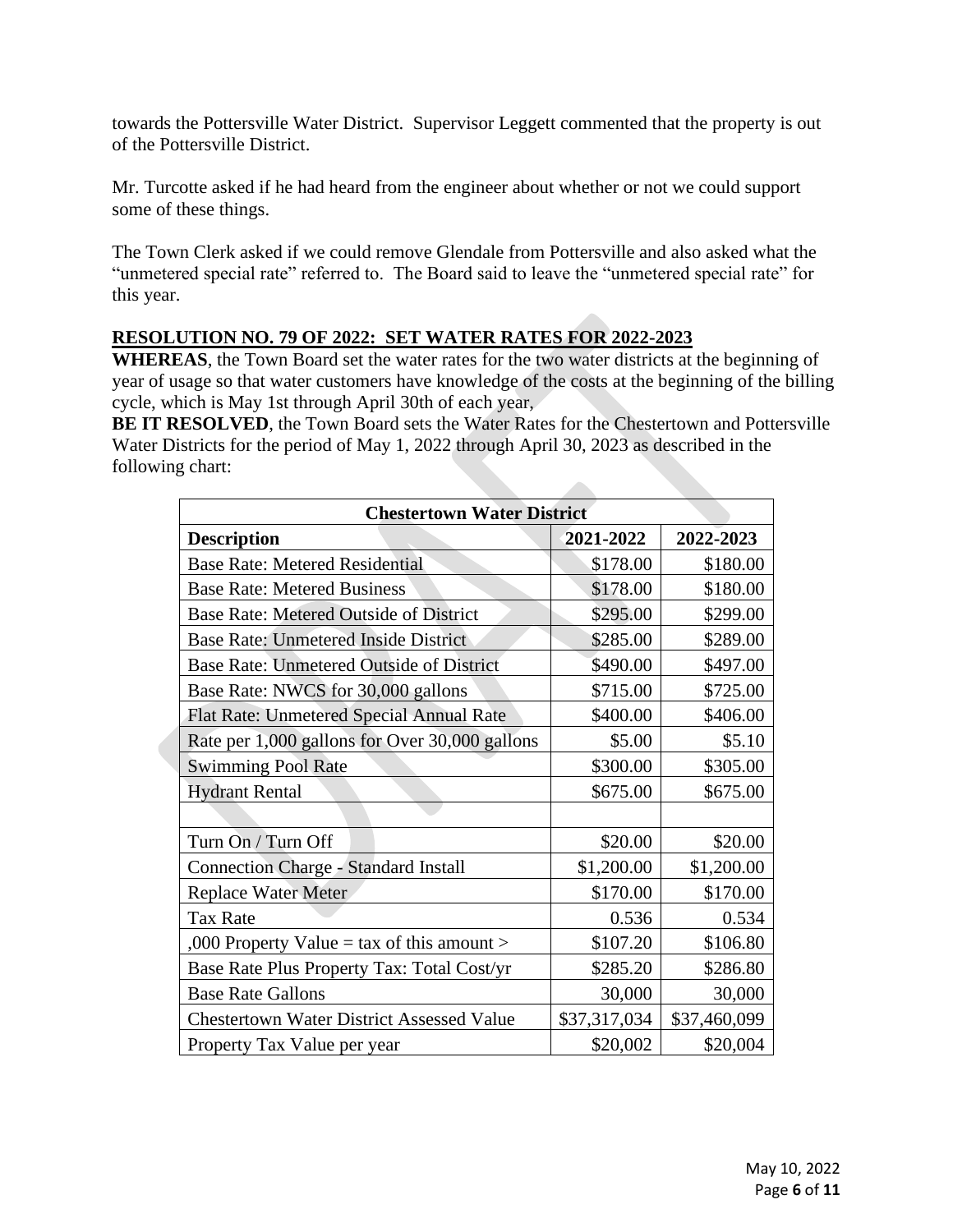| <b>Pottersville Water District</b>                |              |              |  |  |  |
|---------------------------------------------------|--------------|--------------|--|--|--|
| <b>Description</b>                                | 2021-2022    | 2022-2023    |  |  |  |
| <b>Base Rate: Metered Residential</b>             | \$295        | \$295        |  |  |  |
| <b>Base Rate: Metered Business</b>                | \$295        | \$295        |  |  |  |
| Base Rate: Metered Outside of District            | \$470        | \$470        |  |  |  |
| <b>Base Rate: Unmetered Inside District</b>       | \$400        | \$400        |  |  |  |
| Base Rate: Unmetered Outside of District          | \$600        | \$600        |  |  |  |
| Flat Rate: Unmetered Special Annual Rate          | \$330        | \$330        |  |  |  |
| Rate per 1,000 gallons for Over 30,000 gallons    | \$3          | \$3          |  |  |  |
| <b>Swimming Pool Rate</b>                         | \$300        | \$300        |  |  |  |
| Hydrant Rental $(9$ hydrants + 2 dry)             | \$130        | \$130        |  |  |  |
|                                                   |              |              |  |  |  |
| Turn On / Turn Off                                | \$20         | \$20         |  |  |  |
| <b>Connection Charge - Standard Install</b>       | \$1,200      | \$1,200      |  |  |  |
| <b>Replace Water Meter</b>                        | \$170        | \$170        |  |  |  |
|                                                   |              |              |  |  |  |
| <b>Tax Rate</b>                                   | \$2.593      | \$2.96       |  |  |  |
| ,000 Property Value = tax of this amount >        | \$479.71     | \$547.05     |  |  |  |
| Base Rate Plus Property Tax: Total Cost/yr        | \$774.71     | \$842.05     |  |  |  |
| <b>Base Rate Gallons</b>                          | 30,000       | 30,000       |  |  |  |
| <b>Pottersville Water District Assessed Value</b> | \$11,570,327 | \$10,144,087 |  |  |  |
| Property Tax Revenue per year                     | \$30,002     | \$29,996     |  |  |  |

On a motion by Mr. Aiken, seconded by Mr. Packer, Resolution No. 79 of 2022 was **ADOPTED**.

 $AYE$  5 NO 0

# **RESOLUTION NO. 80 OF 2022: AUTHORIZE THE REVISION OF THE LOON LAKE MANAGEMENT OVERSIGHT AGREEMENT WITH LOON LAKE PARK DISTRICT ASSOCIATION, INC. (LLPDA) AND AMEND THE LOON LAKE PARK DISTRICT BUDGET**

**WHEREAS**, the original 2022 Loon Lake Oversight Agreement with the Loon Lake Park District Association (LLPDA) for management services set the milfoil mitigation and harvesting rate at \$46,000 due to budget uncertainty at the time of adoption of the FY 2022 Budget, and **WHEREAS**, the Town has desired to maintain the same level of milfoil control and management from year to year until such a time that less time is needed to manage the milfoil problem, and

**WHEREAS**, due to improved revenue projections for FY 2022,

**BE IT RESOLVED**, the Town Board authorizes the revision of the Loon Lake Management Oversight Agreement with the Loon Lake Park District Association, Inc. to show the amount allocated for the milfoil invasive treatment program under 1.C, Activities to be \$60,000, and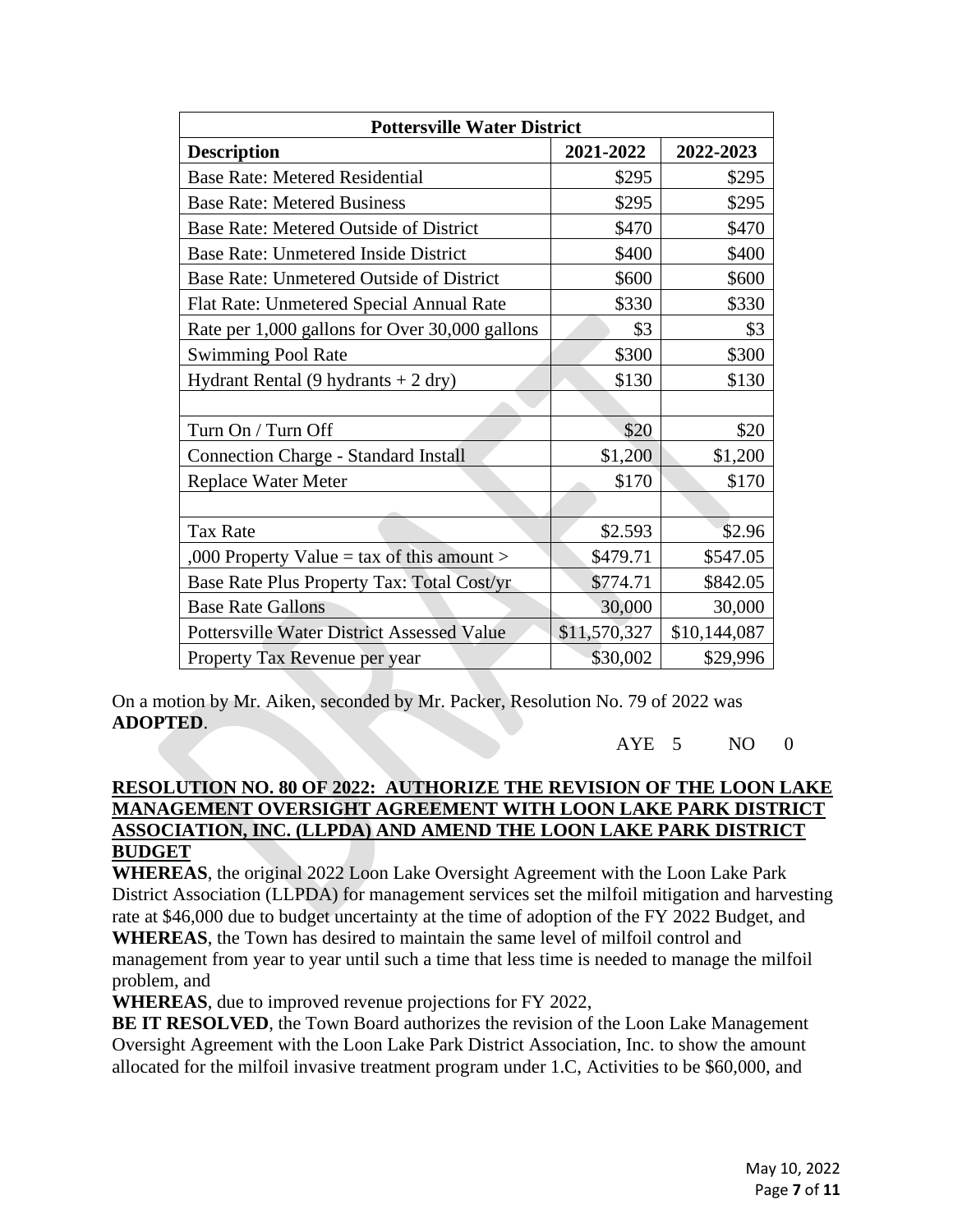**BE IT FURTHER RESOLVED**, the Town Board amends the Loon Lake Park District budget to show and increase of \$13,800 to appropriations code SP 7110.4, Milfoil Abatement, with the source of funding from General Fund Unassigned Fund Balance.

On a motion by Mrs. DuRose, seconded by Mr. Turcotte, Resolution No. 80 of 2022 was **ADOPTED**.

 $AYE$  5 NO 0

#### **Summerfest:**

Mr. Packer commented that it seems like a lot of money, and it didn't seem very well attended last year.

Mr. Aiken asked if it was based on receipts. Supervisor Leggett said yes.

Marion Eagan spoke with Lynn from the Chamber today and they may come up with better ideas. Mr. Packer would like to see changes.

## **RESOLUTION NO. 81 OF 2022: APPROVE THE OCCUPANCY TAX FUND REQUEST IN THE AMOUNT OF \$4,500 FOR SUMMER FEST 2022**

**WHEREAS**, the North Warren Chamber of Commerce has requested \$4,500.00 in Occupancy Tax funds for Summer Fest 2022,

**BE IT RESOLVED**, the Town Board approves the Occupancy Tax Fund request in the amount of \$4,500 for Summer Fest 2022.

On a motion by Mrs. DuRose, seconded by Mr. Aiken, Resolution No. 81 of 2022 was **ADOPTED**.

AYE 5 NO 0

# **RESOLUTION NO. 82 OF 2022: APPROVE THE OCCUPANCY TAX FUND REQUEST IN THE AMOUNT OF \$4,000 FOR THE AUGUST 20th -21st SUMY PROJECT**

**WHEREAS**, the Historical Society of the Town of Chester has requested \$4,000.00 in Occupancy Tax Funds for the August 20<sup>th</sup>-21<sup>st</sup> Sumy Project,

**BE IT RESOLVED**, the Town Board approves the Occupancy Tax Fund request in the amount of \$4,000.00 for the August  $20^{th}$ - $21^{st}$  Sumy Project.

On a motion by Mr. Packer, seconded by Mr. Turcotte, Resolution No. 82 of 2022 was **ADOPTED**.

AYE 5 NO 0

### **RESOLUTION NO. 83 OF 2022: APPROVE THE OCCUPANCY TAX FUND REQUEST IN THE AMOUNT OF \$7,200 FOR THE SUMMER FEST 2022 AND AUTHORIZE THE SUPERVISOR TO SIGN THE CONTRACT WITH NORTHSTAR FIREWORKS**

**WHEREAS**, the Town supplies the fireworks for the Summer Fest celebration each year, **BE IT RESOLVED**, the Town Board approves the Occupancy Tax Fund request in the amount of \$7,200.00 for the Summer Fest 2022, and

**BE IT FURTHER RESOLVED**, to authorize the Supervisor to sign the contract with Northstar Fireworks for July  $9<sup>th</sup>$ , with a rain date of July  $10<sup>th</sup>$ .

On a motion by Mrs. DuRose, seconded by Mr. Packer, Resolution No. 83 of 2022 was **ADOPTED**.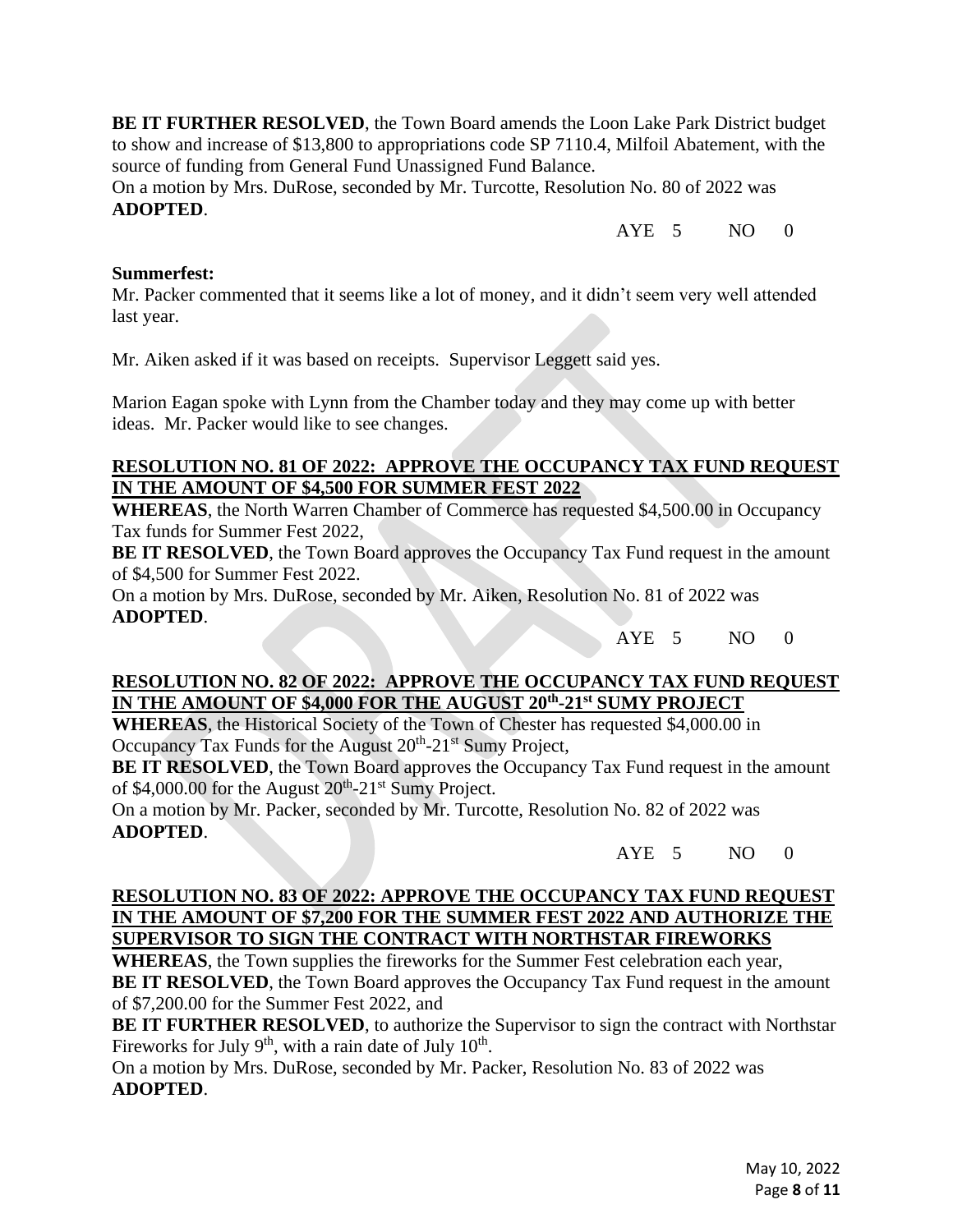### **RESOLUTION NO. 84 OF 2022: AUTHORIZE SUPERVISOR TO SIGN MUELLER SOFTWARE CONTRACT FOR REMOTE WATER METER SYSTEM**

**WHEREAS**, renewal of a software license agreement related to the Chestertown and Pottersville Water Districts electronic water meters is due,

**BE IT RESOLVED**, the Town Board authorizes the Supervisor to sign a software license renewal agreement with Mueller for services related to the Chestertown and Pottersville Water Districts electronic water meters.

On a motion by Mr. Aiken, seconded by Mrs. DuRose, Resolution No. 84 of 2022 was **ADOPTED**.

AYE 5 NO 0

#### **Proposed Local Law for allowing public meetings with video conference:**

Mr. Schachner, Attorney for the Town, said that the legislature finally amended the Open Meetings Law to allow for the continuation of virtual meetings, but not as broadly as some people were urging. If the Town wishes to continue to allow virtual participation by a minority of the Board, you could do any board not just the Town Board, you have to adopt a local law and the local law has to adopt a Town policy on virtual meetings. Virtual participation can continue as long as a majority of the members of the Board meet together at the Town Hall or wherever the regular meeting is held, and it would only be a minority of the membership that can participate virtually. The legislation is very vague what would allow or what would be appropriate to participate virtually, it would have to be under unusual/extraordinary circumstances. Illness and short-term travel should be fine, but it is not supposed to facilitate members being away for long periods of time. This is still subject to clarification as it plays out.

Supervisor Leggett read the following proposed Local Law:

# **Local Law Allowing Members of the Public Bodies of the Town to Participate in Meetings via Videoconference**

**Local Law No. \_\_\_\_\_\_\_\_\_ of 2022**

# **A Local Law authorizing the public bodies of the Town to use videoconferencing technology to participate in public meetings**

#### **Section 1. Legislative Intent**

It is the intent of this Local Law to give the Town's public bodies as that term is defined in Public Officers Law Section 102 the authority to participate in meetings via videoconference in a manner consistent with the Town's videoconferencing policy and the authority granted in Public Officers Law Section 103-a.

#### **Section 2. Authority**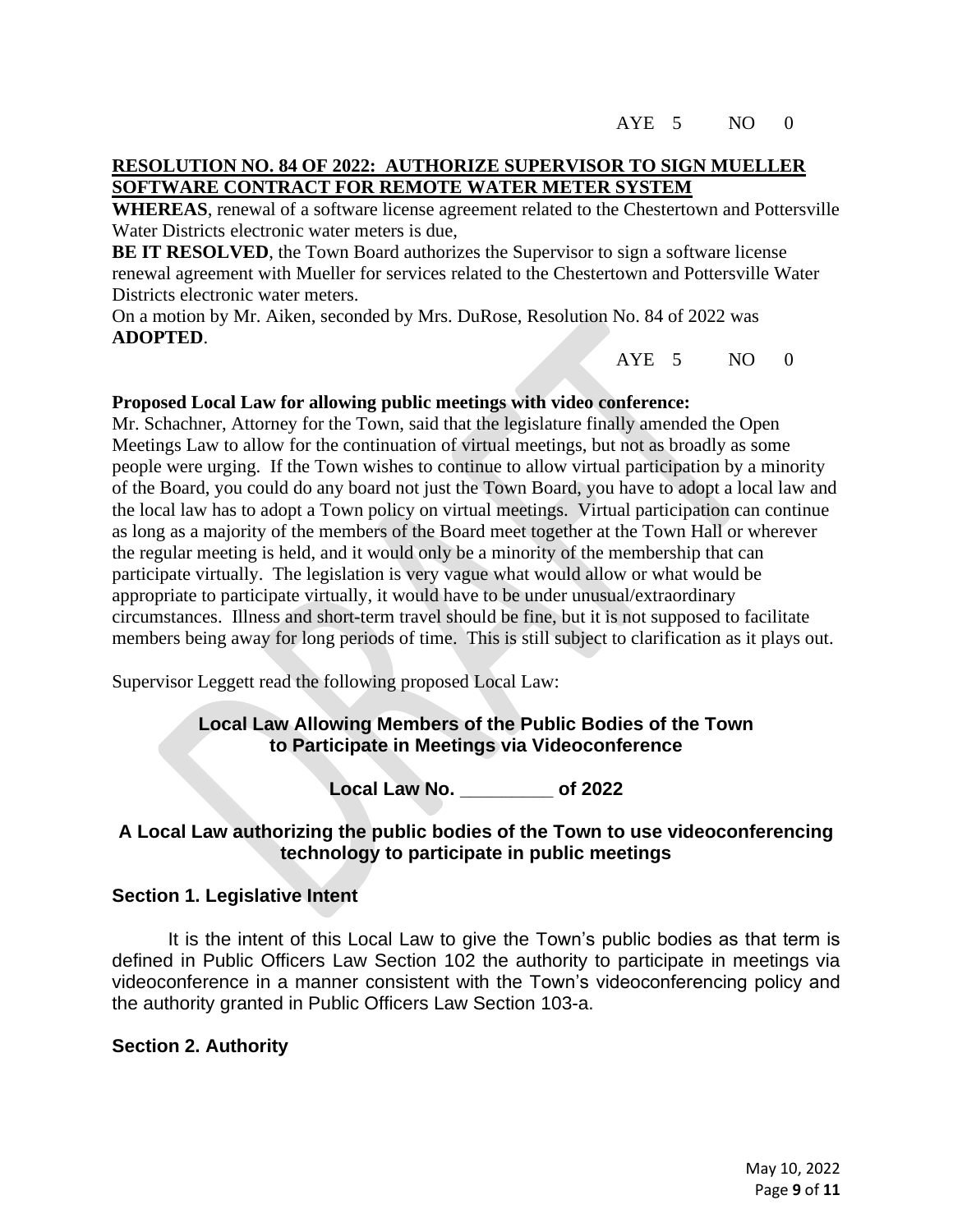This Local Law is adopted pursuant to Public Officers Law Section 103-a which expressly authorizes the Town Board to adopt a Local Law giving the Town's public bodies the authority to participate in meetings via videoconference from locations not accessible to the public so long as a quorum of the Board participates from locations where the public may be physically present and other conditions are met.

# **Section 3. Videoconferencing for Public Meetings**

The Town Board hereby authorizes all Members of the Town's public bodies to participate in meetings using videoconferencing technology in a manner consistent with Public Officers Law Section 103-a and the Town's videoconferencing policy.

# **Section 4. Effective date.**

This Local Law shall take effect immediately upon filing with the Secretary of State.

The Town Clerk asked if the policy could be written before advertising for a public hearing.

Mr. Schachner commented that the virtual meetings as they are now without the majority of members is extended until the end of June.

Supervisor Leggett asked about allowing the public to give them privilege of the floor or Council for the Town not present but participating. Mr. Schachner said that no provision of the Open Meetings Law has ever applied to the Council for the Town, but as far as the public goes, the Board is free to do that.

Mr. Aiken asked if the minority member through Zoom is able to vote. Mr. Schachner replied correct.

Mrs. DuRose thinks we should have that local law. Supervisor Leggett said that right now the concern is that we are advertising for a public hearing which refers to a video conferencing policy.

Mr. Aiken said that it would be good to have something in writing.

The Board will bring it back up at the next Board meeting.

## **RESOLUTION NO. 85 OF 2022: ACCEPT ABSTRACT OF AUDITED VOUCHERS AND AUTHORIZES PAYMENT**

**WHEREAS**, the Town Clerk has entered the vouchers and created Abstract No. 5 of 2022 of Audited Vouchers, and

**WHEREAS**, the Town Board has reviewed the Abstracts,

**BE IT RESOLVED**, the Town Board accepts Abstract of Audited Vouchers and authorizes payment as presented.

\*\*\*No. 5 of 2022\*\*\*